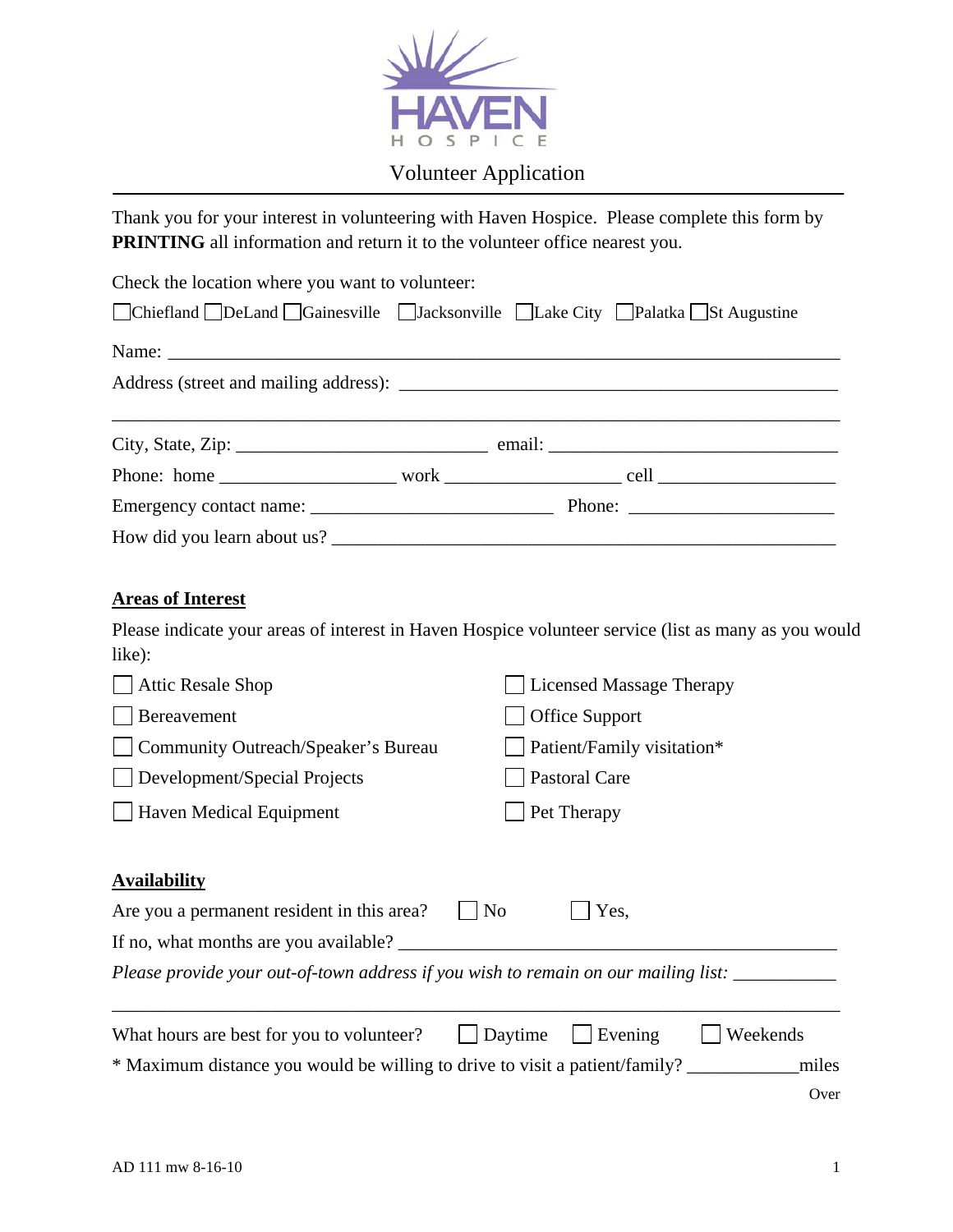

## Volunteer Application

#### **Special Skills**

Please describe any special skills, experiences, hobbies and/or interests you feel would be of special value in hospice service and that you would be willing to share:

\_\_\_\_\_\_\_\_\_\_\_\_\_\_\_\_\_\_\_\_\_\_\_\_\_\_\_\_\_\_\_\_\_\_\_\_\_\_\_\_\_\_\_\_\_\_\_\_\_\_\_\_\_\_\_\_\_\_\_\_\_\_\_\_\_\_\_\_\_\_\_\_\_\_\_\_\_\_

| <b>Employment</b><br>Current job title: | Retired? | $\vert$ $\vert$ No<br>Yes |
|-----------------------------------------|----------|---------------------------|
| Full-time     Part-time                 |          |                           |
| <b>Education</b>                        |          |                           |
|                                         |          |                           |
| Expected graduation date? __________    |          |                           |
|                                         |          |                           |
| <b>Personal Sharing</b>                 |          |                           |

Please describe any personal experience with loss, terminal illness, or the death of a loved one:

\_\_\_\_\_\_\_\_\_\_\_\_\_\_\_\_\_\_\_\_\_\_\_\_\_\_\_\_\_\_\_\_\_\_\_\_\_\_\_\_\_\_\_\_\_\_\_\_\_\_\_\_\_\_\_\_\_\_\_\_\_\_\_\_\_\_\_\_\_\_\_\_\_\_\_\_\_\_ \_\_\_\_\_\_\_\_\_\_\_\_\_\_\_\_\_\_\_\_\_\_\_\_\_\_\_\_\_\_\_\_\_\_\_\_\_\_\_\_\_\_\_\_\_\_\_\_\_\_\_\_\_\_\_\_\_\_\_\_\_\_\_\_\_\_\_\_\_\_\_\_\_\_\_\_\_\_

#### **Statement of General Health and Volunteer Commitment**

Haven Hospice requires that we have a statement of your general health in your volunteer file. Please read and sign the following:

I, \_\_\_\_\_\_\_\_\_\_\_\_\_\_\_\_\_\_\_\_\_\_\_\_\_\_\_\_\_\_\_, state that I am, to the best of my knowledge, free from communicable diseases. I am also willing to make a one-year commitment as an active volunteer for Haven Hospice. I will maintain contact with the Haven Hospice office regarding my availability. I give permission for Haven Hospice to perform reference checks with those above noted persons.

\_\_\_\_\_\_\_\_\_\_\_\_\_\_\_\_\_\_\_\_\_\_\_\_\_\_\_\_\_\_\_\_\_\_\_\_\_\_\_\_ \_\_\_\_\_\_\_\_\_\_\_\_\_\_\_\_\_\_\_\_\_\_\_\_\_\_\_\_\_\_

Signature Date